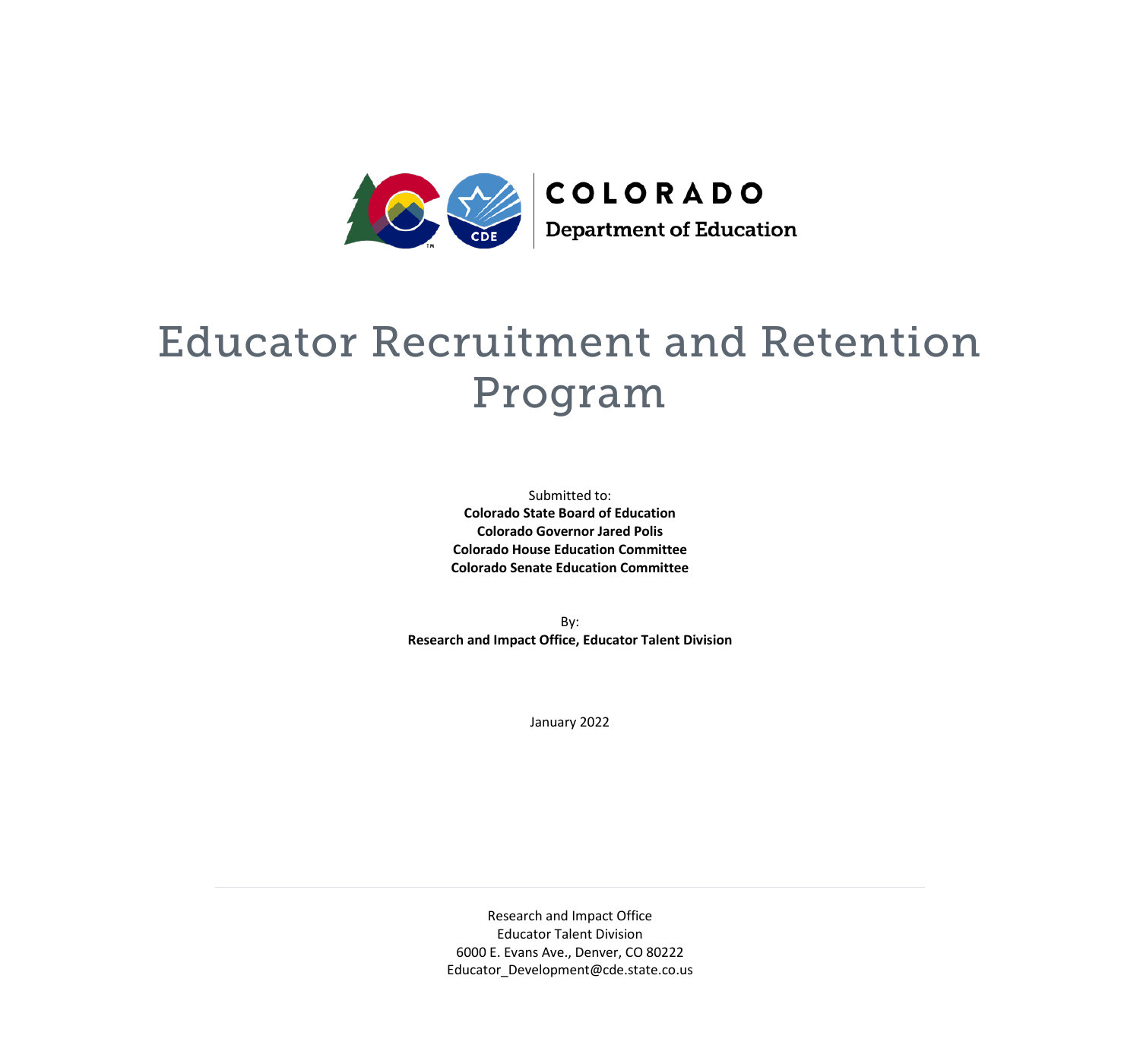

# Table of Contents

| <b>Executive Summary</b>                                                       |                                                                         |   |  |
|--------------------------------------------------------------------------------|-------------------------------------------------------------------------|---|--|
| Introduction                                                                   |                                                                         | 1 |  |
|                                                                                | Evidence from Existing Educator Recruitment and Retention Initiatives 1 |   |  |
| <b>Educator Recruitment and Retention Initiatives in Colorado</b>              |                                                                         | 1 |  |
| <b>Educator Recruitment and Retention Program Implementation</b>               |                                                                         | 4 |  |
| <b>State Board of Education Rule Development and Adoption</b>                  |                                                                         | 4 |  |
| <b>Stakeholder Input on ERR Services</b>                                       |                                                                         |   |  |
| <b>Tuition Stipend Application Release</b>                                     |                                                                         |   |  |
| <b>Longitudinal Comprehensive Evaluation</b>                                   |                                                                         |   |  |
| Conclusion                                                                     |                                                                         | 5 |  |
| Appendix A                                                                     |                                                                         | 6 |  |
| RULES FOR THE ADMINISTRATION OF THE EDUCATOR RECRUITMENT AND RETENTION PROGRAM |                                                                         | 6 |  |
| 1.0                                                                            | STATEMENT AND BASIS OF PURPOSE                                          | 6 |  |
| 2.0                                                                            | <b>DEFINITIONS</b>                                                      | 6 |  |
| 3.0                                                                            | <b>FINANCIAL ASSISTANCE</b>                                             | 7 |  |
| <b>4.0 APPLICATIONS</b>                                                        |                                                                         | 7 |  |
| 4.1 Application timeline                                                       |                                                                         | 8 |  |
| 4.2                                                                            | <b>Application contents</b>                                             | 8 |  |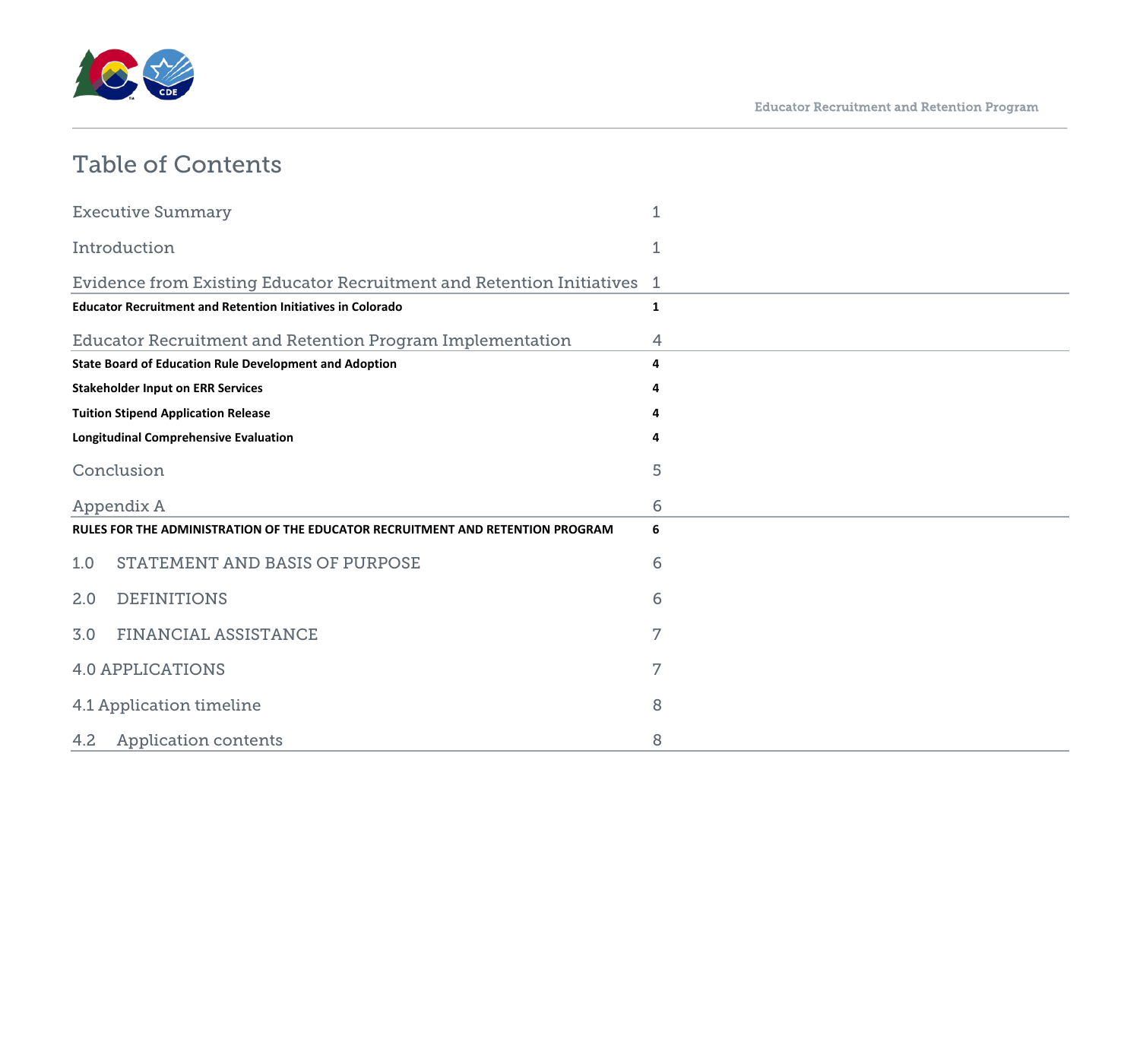

# <span id="page-2-0"></span>Executive Summary

This report details initial implementation of the Educator Recruitment and Retention (ERR) program pursuant to Senate Bill 21-185 (C.R.S. 22-60.3-201-205), including information concerning the Colorado State Board of Education (SBE) rules, stakeholder input gathering process, grant application release, and longitudinal evaluation. The ERR program is in its initial implementation stage. To date, the SBE has promulgated rules for the program and the Colorado Department of Education (department) has completed a stakeholder feedback listening tour to inform the development of ongoing recruitment and retention supports by the department, per ERR program requirements. There is broad stakeholder interest in the ERR services the department will provide through this program and the opportunity to leverage several related educator workforce development initiatives. In addition, beginning in spring 2022, the ERR program will award \$5M annually for tuition stipends of up to \$10,000 per qualified applicant paid to the preparation program in which the applicant is enrolled. Stipend recipients will be required to teach in a rural or small rural school for a minimum of three years.

Given the implementation timeline, this first-year report is limited to the initial stages of implementation. The evaluation report in future years will include program outcomes, the effectiveness of the strategies implemented, best practices and critical components necessary to support the program, and how these strategies, practices and components inform the design and implementation of the ERR program.

# <span id="page-2-1"></span>Introduction

The state has given increased attention in recent years to the issue of developing and sustaining a high-quality educator workforce. A shortage of teachers is a national problem that Colorado continues to grapple with as the population grows, demographics change and enrollment in teacher preparation fluctuates. Teacher shortages are concentrated in some Colorado geographical areas and in some teaching content and specialty areas<sup>[1](#page-2-4)</sup>.

The Educator Recruitment and Retention (ERR) program, authorized by Senate Bill 21-185 (C.R.S. 22-60.3-201-205), directly addresses Colorado's educator shortage issues by providing support for the recruitment, selection, training and retention of highly qualified educators in Colorado. The ERR program is designed to accomplish the following goals:

- Support the transition of members of the armed forces into a second career as Colorado educators;
- Support non-military-affiliated candidates preparing to enter careers as Colorado educators;
- Match former military and non-military-affiliated preparation candidates with eligible high-needs schools; and
- Fill teaching positions in subject areas affected by the educator workforce shortage.

# <span id="page-2-2"></span>Evidence from Existing Educator Recruitment and Retention Initiatives

# <span id="page-2-3"></span>**Educator Recruitment and Retention Initiatives in Colorado**

In response to documented educator shortages throughout the state of Colorado, in recent years the legislature has passed multiple initiatives aimed at alleviating these shortages, including the Quality Teacher Recruitment, Retaining Teachers, Teacher of Record, Grow Your Own and Effective Teacher Residencies programs, among others. Each of these earlier initiatives

• Stipend awardees must teach in a rural or small rural school for a minimum of three year

**Educator Recruitment and Retention Program**

annually for tuition stipends for preparation programs in which

• S.B. 21-185provides \$5M

qualified applicants are

enrolled

• The department has solicited broad stakeholder input concerning the educator workforce development services to be provided

has served to mitigate the shortages by supporting candidates, preparation providers and/or local education agencies. Annual legislative reports<sup>[2](#page-2-5)</sup> document the impact of these ongoing initiatives and quantify the number of teachers positively impacted by each initiative.

Additionally, TEACH Colorado launched in August of 2019 to elevate the image of the teaching profession and increase the quantity, quality, and diversity of candidates entering the teacher pipeline in Colorado. TEACH Colorado is a statewide coalition of education institutions, government, philanthropy, and nonprofit stakeholders. The initiative is being led by the Colorado Department of Education, Colorado Department of Higher Education, Public Education & Business Coalition,

<span id="page-2-4"></span><sup>&</sup>lt;sup>1</sup> See Colorado Department of Education (2021). Colorado's educator shortage: Survey results for the 2020-21 school year (retrieved fro[m https://www.cde.state.co.us/educatortalent/2020-](https://www.cde.state.co.us/educatortalent/2020-21educatorshortagesurveysummary) [21educatorshortagesurveysummary\)](https://www.cde.state.co.us/educatortalent/2020-21educatorshortagesurveysummary).<br><sup>2</sup> Educator recruitment and retention initiatives annual reports are available at [https://www.cde.state.co.us/educatortalent/researchandimpact.](https://www.cde.state.co.us/educatortalent/researchandimpact)

<span id="page-2-5"></span>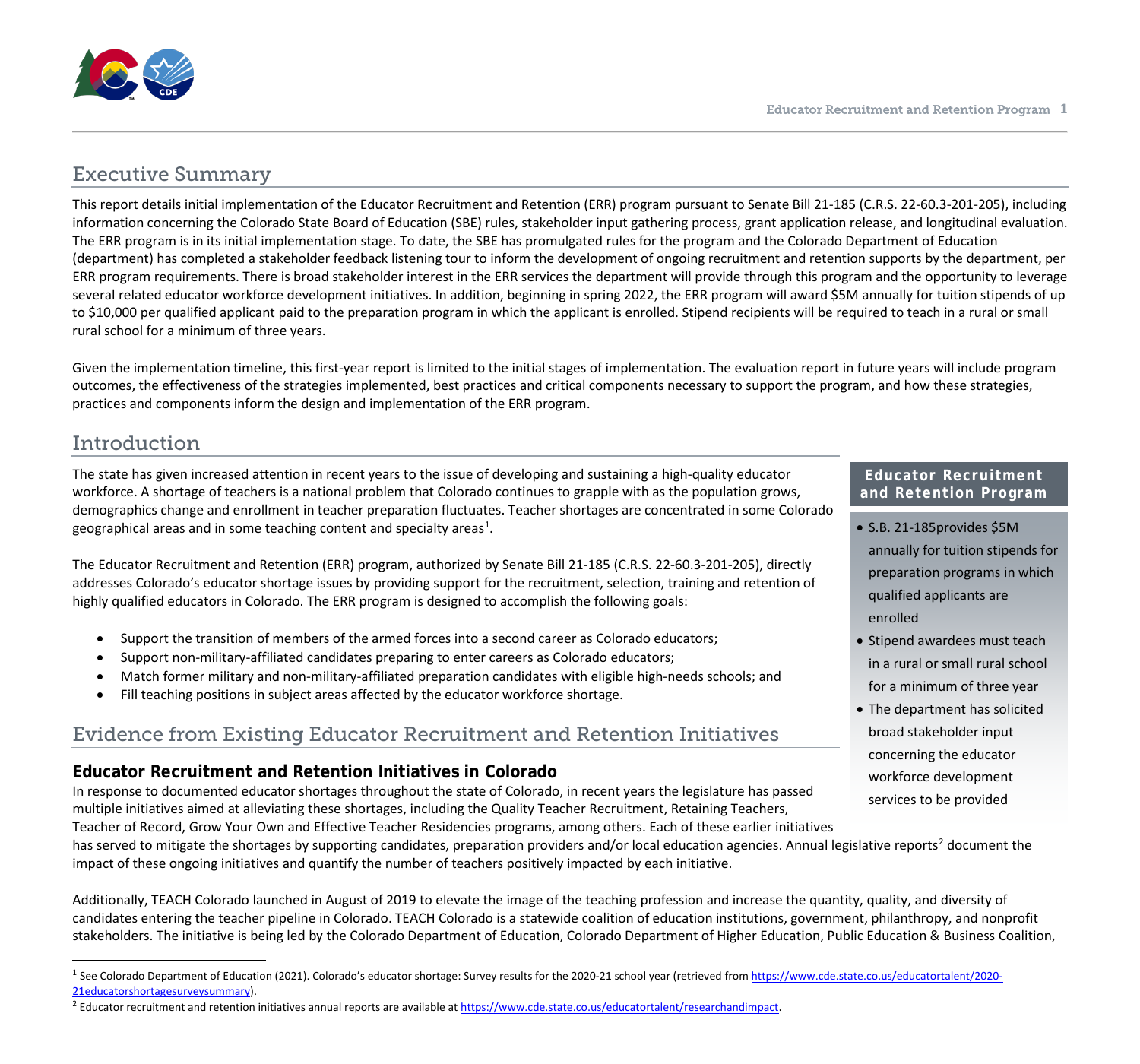

Colorado Education Initiative, and TEACH.org. TEACH Colorado is currently partnering with 100% of the educator preparation programs in the state, and school district partners represent a broad range of rural and urban areas.

During its second year (September 2020 through August 2021), TEACH Colorado supported 968 individuals who entered Colorado educator preparation programs (EPPs). TEACH-supported candidates were more racially/ethnically diverse than Colorado's current teaching work force, with approximately 28% of TEACH-supported candidates identifying as minority compared to 1[3](#page-3-0)% of current teachers<sup>3</sup>. As TEACH Colorado continues to expand and grow, it will significantly contribute to the quantity and diversity of Colorado's teaching force.

In addition to considerable partnership activities with TEACH Colorado, Educator Talent staff also engage in CDE-specific educator recruitment efforts. Since January 2021, these recruitment activities have included: coaching calls and emails; developing and offering no-cost Substitute Boot Camps; and creating and hosting Licensing 101 sessions<sup>[4](#page-3-1)</sup>.

Over the most recent six-month period (June – November 2021), the CDE coaching phone calls and emails have have reached 232 individuals who are potentially interested in careers as teachers and special service providers. Some of the contacted individuals are now either already teaching (over 8%) or are enrolled in an educator preparation program (over 17%). Figure 1 shows the distribution of each contact's status.



**FIGURE 1: Status of Coaching Activities Occurring Between June – November 2021**

Notably, the gender diversity of the individuals reached through coaching calls and emails is more balanced than the current teaching workforce. Coaching activities have supported 39.2% male contacts, 54.3% female contacts and 6.5% unreported compared to Colorado's current teaching workforce that is 24% male and 76% female. Figure 2 displays the gender diversity of the coaching contacts.

<span id="page-3-0"></span><sup>3</sup> See, for example, Gershenson, S., Hansen, M., & Lindsay, C. A. (2021). *Teacher diversity and student success: Why racial representation matters in the classroom*. Cambridge, MA: Harvard Education Press.

<span id="page-3-1"></span><sup>4</sup> Additionally, CDE operated the federally-funded Troops to Teachers program from 2018 – 2021, which supported former military personnel to transition into teaching careers. Funding for Troops to Teachers Colorado ended in spring 2021, with potential refunding in 2022.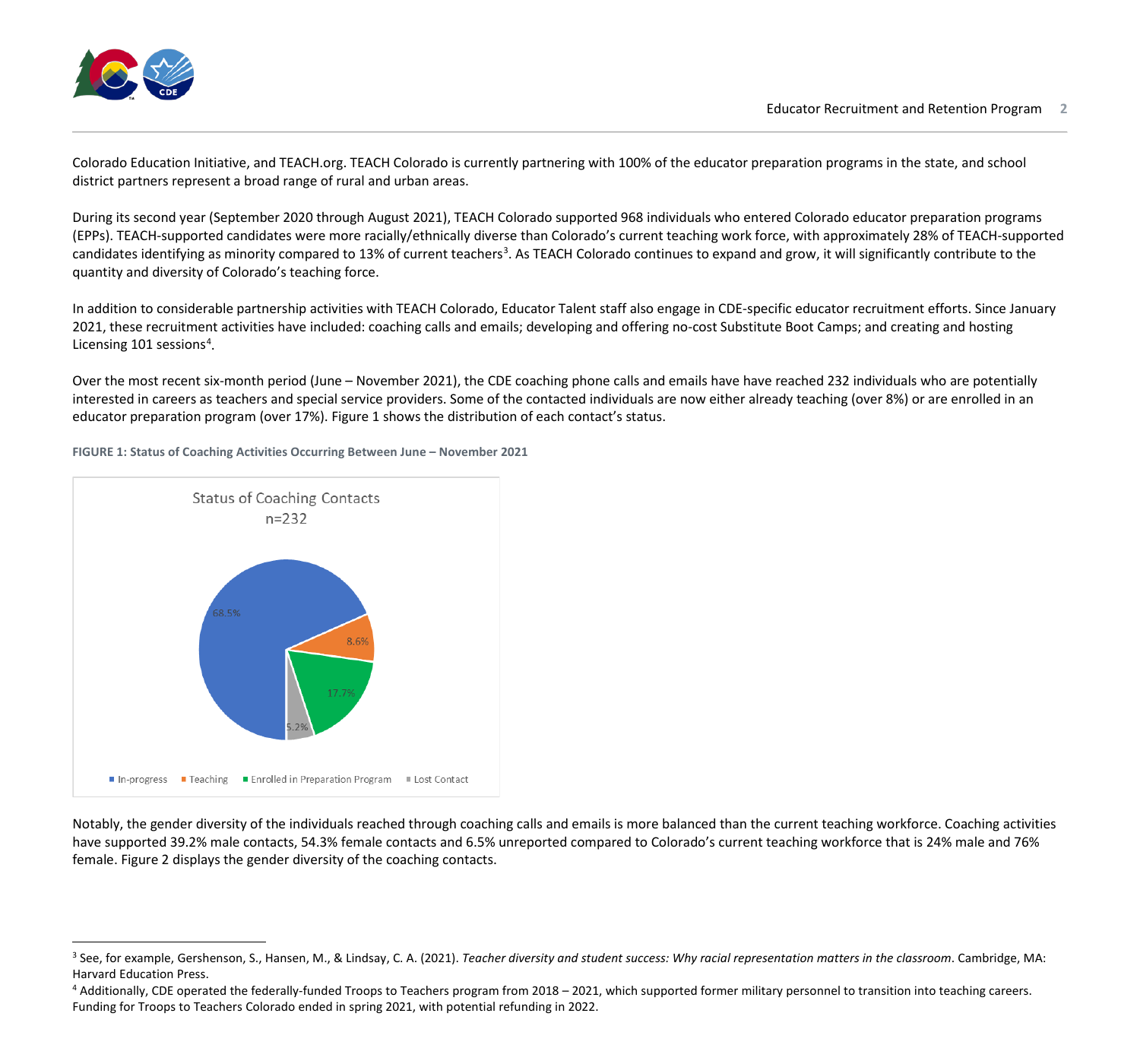

#### **FIGURE 2: Gender Diversity of Coaching Contacts**



Approximately one-third (32.8%) of coaching contacts have expressed interest in hard-to-fill areas, including math, science, world languages, special education, culturally and linguistically diverse education and special services areas.

Other important initiatives include newly developed substitute preparation and coaching for navigating the licensing process. Substitute teachers were recruited and supported through an online, no-cost Substitute Boot Camp, which CDE developed this past year. Between January and November 2021, these boot camps had 2,849 substitute teacher participants. Future educators were also supported through new, no-cost Licensing 101 sessions, which approximately 200 future educators attended between July and November 2021.

Similar to these promising, existing department initiatives, the newly funded ERR program is also designed to attract, prepare and retain high quality educators for Colorado schools and provides state-level infrastructure for significant expansion and ongoing support of educator workforce development.

The following ongoing workforce support services will be available through the ERR program:

- o Educator recruitment support through one-on-one counseling;
- o Educator recruitment through career and teacher job fairs;
- o Substitute teacher boot camps for newly authorized substitute teachers and the employing local education provider;
- o Job placement platforms for educators and hiring local education providers;
- o Individual candidate coaching for job placement opportunities;
- o Professional development through the first three years of service as an educator; and
- o Retention counseling services for individual local education providers.

In addition to the above-mentioned services, qualified individuals can apply for one-time financial assistance provided to the educator preparation program in which the applicant is enrolled for up to \$10,000 of the tuition cost of their educator preparation program. To be eligible for financial assistance, applicants must agree to teach in a rural or small rural school district for three years. If the three-year service commitment is not met and the applicant does not have documentation of good cause, then the applicant must repay the financial assistance to the department within 90 days of leaving their employment in a rural or small rural school district. Additionally, applicants must meet the following criteria to qualify for financial assistance: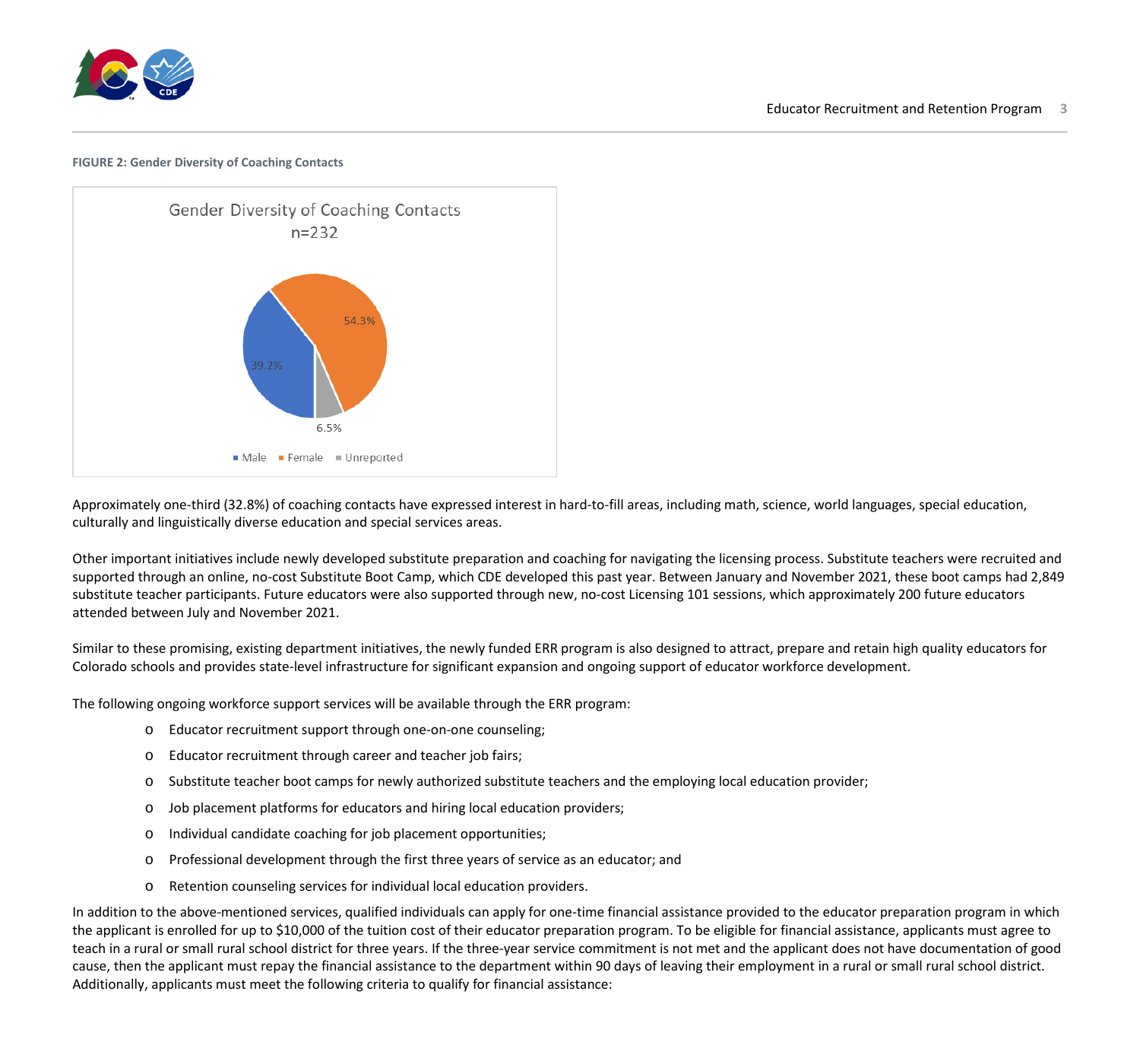

- o Be enrolled in a Colorado-approved traditional or alternative educator preparation program or institute of higher education for applicants pursuing a CTE credential; and
- o Meet one of the following:
	- Hold bachelor's or higher degree from a regionally accredited college or university and have secured employment as an alternative teacher or temporary educator eligibility educator in a rural or small rural district;
	- Be currently employed as a paraprofessional in a school district, charter school or BOCES while working toward a baccalaureate degree as required to pursue a professional teaching license; or
	- Secure a position as a CTE instructor in a rural or small rural district and meet state CTE requirements or have the equivalent of eighteen semester hours of postsecondary enrollment and six years of military experience that are applicable to a CTE credential.

# <span id="page-5-0"></span>Educator Recruitment and Retention Program Implementation

# <span id="page-5-1"></span>**State Board of Education Rule Development and Adoption**

On September 29, 2021, a publication of notice was issued for the Rules for the Administration of the Educator Recruitment and Retention Program. An informational item was presented at the October 2021 State Board of Education (SBE) meeting. CDE staff analyzed stakeholder feedback and made minor changes to the rules based on stakeholder comments. Subsequently, the revised rules (see Appendix A) were presented to and approved by the Colorado SBE during the November 10, 2021 meeting.

### <span id="page-5-2"></span>**Stakeholder Input on ERR Services**

Passage of Senate Bill 21-185 provides an opportunity for CDE to take a more influential and direct role in the development of the educator talent pipeline. With that in mind, CDE sought feedback from stakeholders across Colorado to consider how a state agency provides strong support for the recruitment and retention of educators, functions typically performed by preparation programs and hiring agencies, in a post-pandemic world. During the 2020-21 school year, school district/board of cooperative services (BOCES) leaders, educator preparation programs leaders, the SBE, and staff from the Governor's Office, Department of Higher Education and Colorado Workforce Development Council expressed interest in engaging with the Educator Talent Division during the development and implementation of the support services provided through the ERR program.

CDE used an outside facilitator, Government Performance Solutions, Inc. to use a structured functional change management and rapid prototyping model known as Design Thinking to gather feedback from stakeholders during the months of August and September. Feedback came from multiple stakeholders, particularly school district/BOCES leaders, educator preparation programs, the SBE, Governor's office, Department of Higher Education, Colorado Workforce Development Council, early childhood educators, elementary and secondary teachers, administrators, and several department offices. There were seven (7) sessions and, in total, more than 50 individuals provided input.

At the time of this report, the contractor's summary report draft has been delivered and is under review. The resultant findings will be used to guide and inform the ERR support services provided through the ERR program.

# <span id="page-5-3"></span>**Tuition Stipend Application Release**

Grant applications will be available by February 2021. Applications must be submitted by educator preparation candidates, with appropriate corroborating documentation regarding enrollment and employment. For approved applicants, the tuition stipend will be paid directly to the educator preparation program or institute of higher education. Additional ERR program information will continue to be posted on the ERR website [\(https://www.cde.state.co.us/educatortalent/educatorrecruitmentandretention\)](https://www.cde.state.co.us/educatortalent/educatorrecruitmentandretention).

# <span id="page-5-4"></span>**Longitudinal Comprehensive Evaluation**

The vision for the ERR program evaluation is an analysis of the effectiveness of the ERR program and how it combines with the other complementary shortage initiatives across the department to provide understanding of the collective impact on the educator workforce of all related efforts. The successful implementation of recruitment and retention activities will result in fewer shortages and increased production and better retention of high-quality educators. Formative evaluation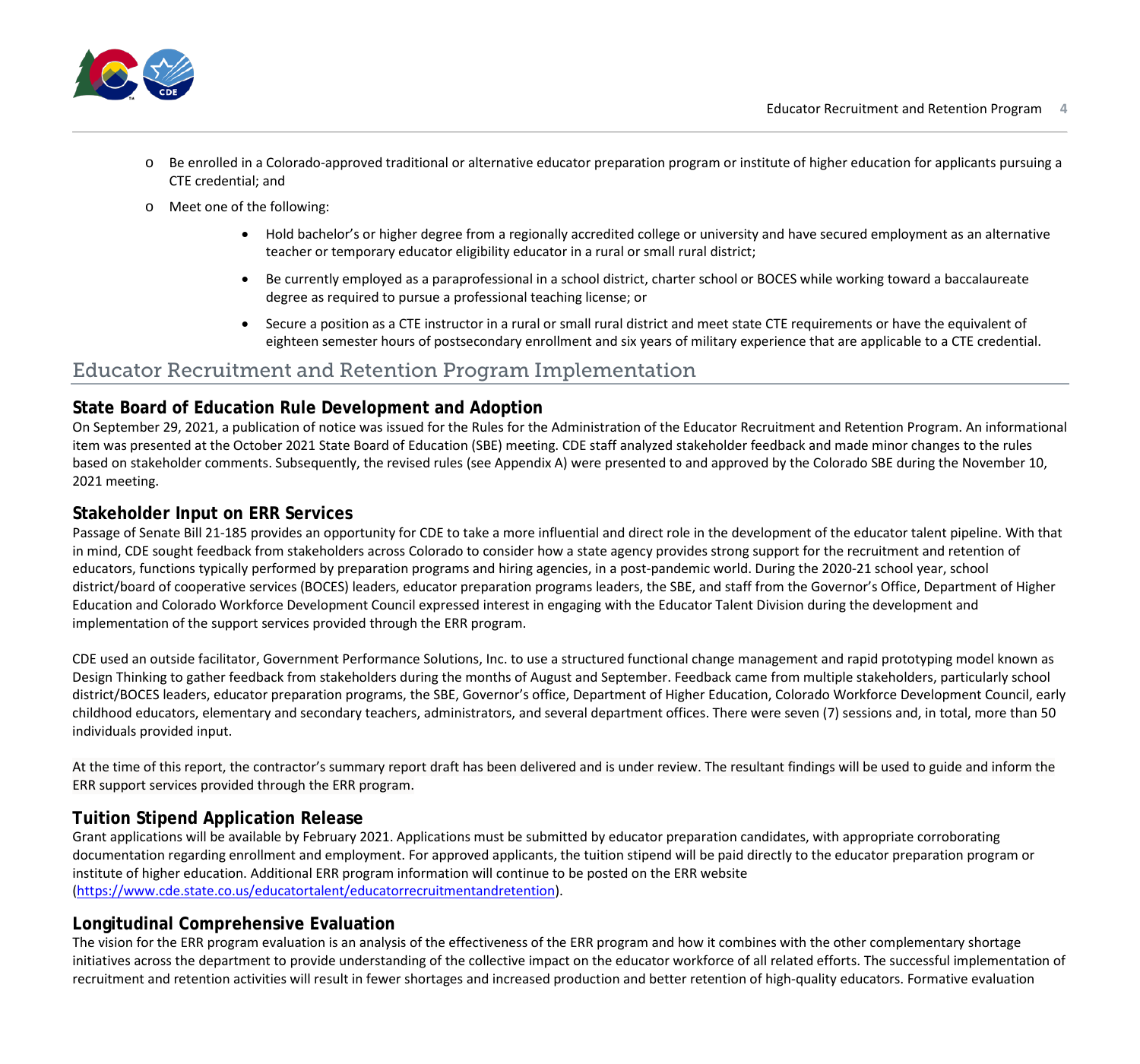

strategies will allow the department to continuously improve ERR supports throughout the year. Summative evaluation strategies will allow the department to annually evaluate progress toward reaching overall workforce outcome goals.

#### Annual Reporting Requirements

Once the ERR program has been implemented, the department must annually submit a report regarding the implementation of the ERR program. This report will include program outcomes, the effectiveness of the strategies implemented, best practices and critical components necessary to support the program, and how these strategies, practices and components inform the design and implementation of the ERR program. Specific reporting requirements outlined in statute include:

- o The number of individuals reached through program communications;
- o The total number of applicants;
- o The total number of qualified program participants;
- o The total amount of financial assistance distributed;
- o The number of educator licensure certificates awarded through the ERR program;
- o The completion rate for participating educator preparation programs;
- o Data collected from the qualified program participants and employing local education providers concerning the effectiveness of the program; and
- o Recommendations, if any, for legislative or regulatory changes to facilitate the effective implementation of the program.

#### Final Report Requirements

Additionally, on or before July 1, 2031, the department will submit a compilation of the annual reports described above to address the outcomes achieved by the ERR program and the effectiveness of the ERR program in meeting its goals for educator recruitment and retention. Based on the outcomes and effectiveness of the program, the department will also include a recommendation for whether the program should be continued, amended, or repealed.

# <span id="page-6-0"></span>Conclusion

The ERR program, established pursuant to S.B. 21-185, is in its initial implementation stages. To date, the SBE has promulgated rules for the program and the department has completed a stakeholder feedback listening tour. There is broad stakeholder interest in the ERR services the department will provide through this program and the opportunity to leverage several related educator workforce development initiatives. The comprehensive evaluation approach will consider the collective contribution of efforts through the department in the effort to bolster and sustain Colorado's educator workforce. Information concerning the educator workforce recruitment and retention strategies and the impact on educator shortages will be reported on in future years as the data become available.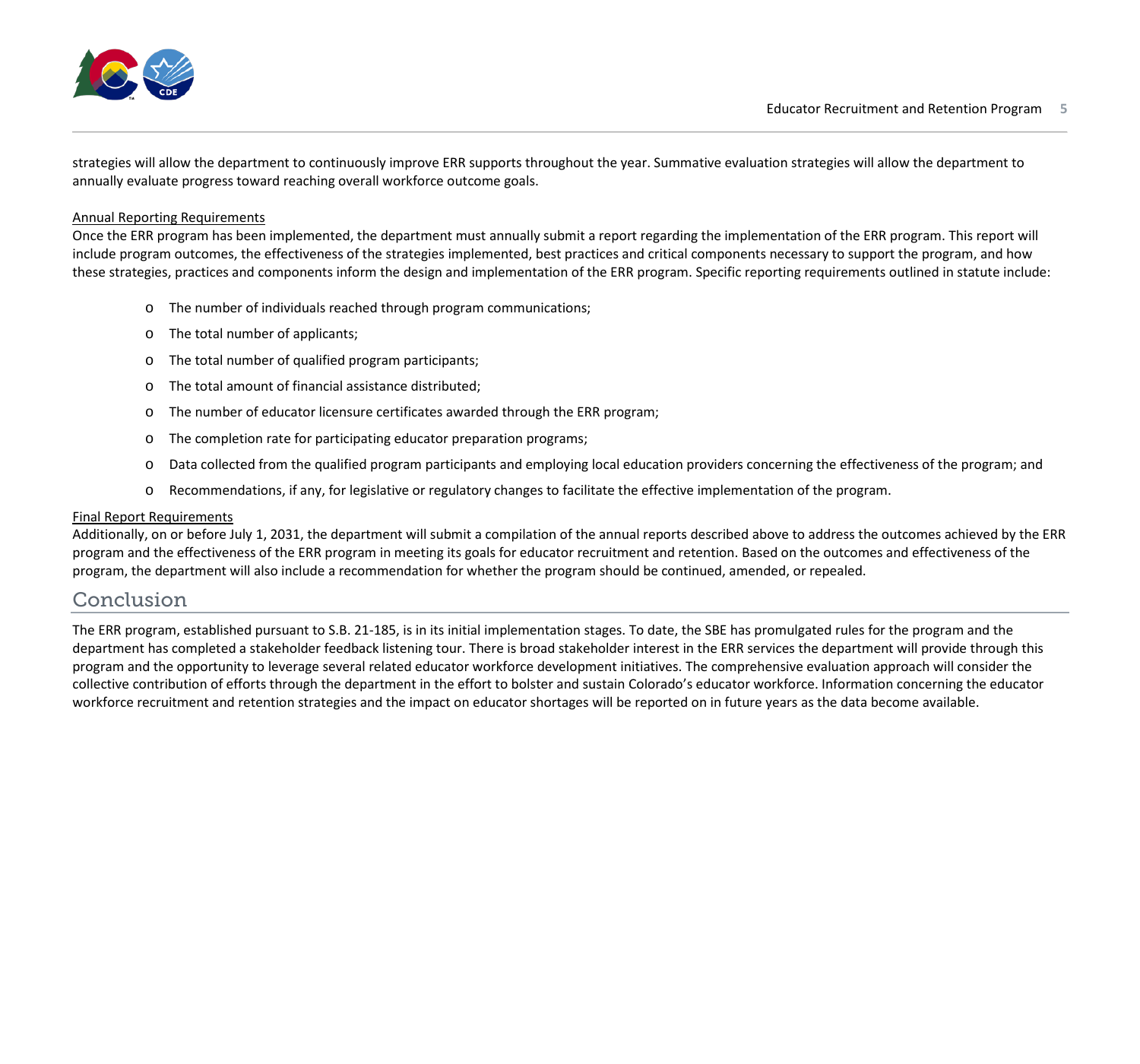

# <span id="page-7-0"></span>Appendix A

# <span id="page-7-1"></span>**RULES FOR THE ADMINISTRATION OF THE EDUCATOR RECRUITMENT AND RETENTION PROGRAM**

#### <span id="page-7-2"></span>**1 CCR 301-113**

#### **1.0 STATEMENT AND BASIS OF PURPOSE**

Section 22-60.3-202, et seq. C.R.S., creates the Educator Recruitment and Retention Program. The purpose of the program is to provide support to members of the armed forces, nonmilitary-affiliated educator candidates, and local education providers to recruit, select, train, and retain highly qualified educators across the state.

<span id="page-7-3"></span>The statutory authority for these rules is found in section 22-60.3-202(5), C.R.S., which permits the State Board to adopt rules as necessary to implement the program.

#### **2.0 DEFINITIONS**

- 2.1 "Alternative teacher" means a teacher who has been issued an alternative teacher license as defined in 22-605.5-201(a).
- 2.2 "CTE credential" means Career and Technical Education authorization as defined in 22-60.5-111(9) C.R.S.
- 2.3 "Department" means the Department of Education created and existing pursuant to section 24-1-115, C.R.S.
- 2.4 "Educator preparation program" means an approved program of preparation, as defined in section 22-60.5-102(8), or an alternative teacher program, as defined in section 22-60.5-102(5), or other organization that provides educator preparation for a qualified program participant and is approved by the Department.
- 2.5 "Program" means the Educator Recruitment and Retention Program created in section 22-60.3-202, C.R.S.
- 2.6 "Local Education Provider" means a school district, a charter school authorized by a school district pursuant to part 1 of article 30.5 of title 22, a charter school authorized by the State Charter School Institute pursuant to part 5 of article 30.5 of title 22, or a Board of Cooperative Services created and operating pursuant to article 5 of title 22 that operates one or more public schools.
- 2.7 "Member of the armed forces" means a member of the Army, Air Force, Navy, Marine Corps, Coast Guard, Space Force, or any of the armed forces' active reserve components, or of the National Guard.
- 2.8 "Qualified program participant" means an individual who meets the program criteria and is either a member of the armed forces or a nonmilitaryaffiliated educator candidate.
- 2.9 "Rural School District" means a school district in Colorado that the Department determines is rural, based on the geographic size of the school district and the distance of the school district from the nearest large, urbanized area, and the total student enrollment is six thousand five hundred or fewer students.
- 2.10 "Separation" means honorable discharge, release from active duty, release from custody and control of the armed forces, or a similar change in active or reserve status.
- 2.11 "Small rural school district" means a school district in Colorado that the Department determines is rural, based on the geographic size of the school district and the distance of the school district from the nearest large, urbanized area, and that enrolls fewer than one thousand students in pre-kindergarten through twelfth grade.
- 2.12 "State Board" means the State Board of Education created and existing pursuant to section 1 of article IX of the state constitution.
- 2.13 "Temporary educator eligibility (TEE) educator" means an educator who has been issued a temporary educator eligibility authorization as defined in 22- 60.5-11(5).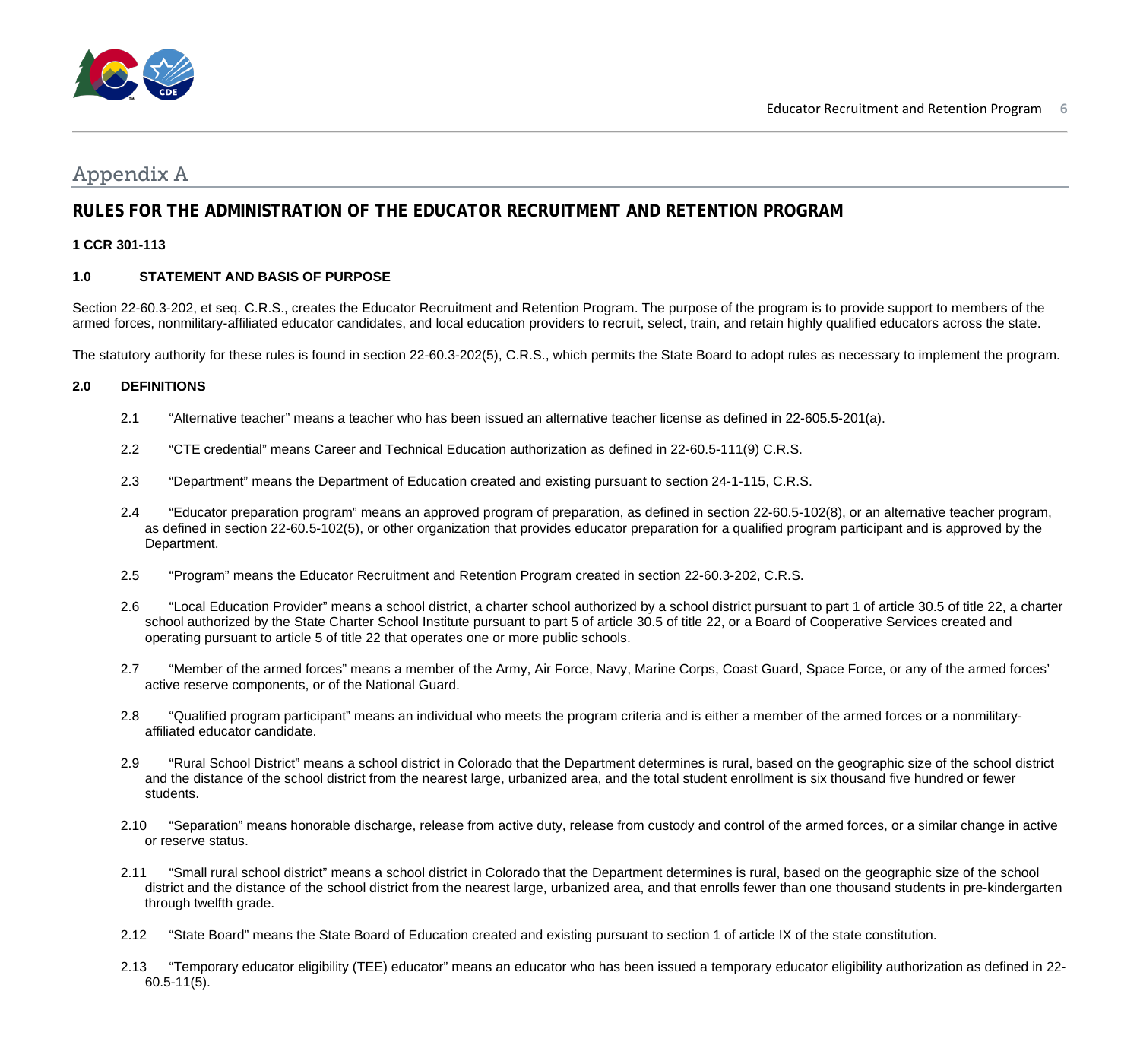

#### <span id="page-8-0"></span>**3.0 FINANCIAL ASSISTANCE**

3.01 A member of the armed forces with honorable discharge status or currently serving, or a nonmilitary-affiliated educator candidate may apply to the program to receive financial assistance of up to \$10,000 for the tuition cost of an educator preparation program in which the applicant is enrolled.

3.02 The department shall review each application and determine whether the applicant meets the following criteria for participation in the program:

3.02(1) Is enrolled in a Colorado-approved traditional or alternative educator preparation program or institute of higher education for applicants pursuing a CTE credential;

3.02(2) Meets one of the following:

- 3.02(2)(a) Has earned bachelor's or higher degree from a regionally accredited college or university and has secured employment as an alternative teacher or temporary educator eligibility (TEE) educator in a rural or small rural district; or
- 3.02(2)(b) Is currently employed as a paraprofessional in a school district, charter school or BOCES and is working toward a baccalaureate degree as required to pursue a professional teaching license; or
- 3.02(2)(c) Has secured a position as a CTE instructor in a rural or small rural district and meets state CTE requirements:

3.02(3)(c)(i) as outlined in 23-60-304(3)(a) and section 4.04 of 1 CCR 301-37; or

3.02(3)(c)(ii) has the equivalent of eighteen (18) semester hours of postsecondary enrollment and six (6) years of military experience that are applicable to a CTE credential.

3.03 Subject to available appropriations, upon determination of qualification, the Department shall provide to the educator preparation program in which the qualified program participant is enrolled one-time financial assistance of up to \$10,000 for the tuition cost of the educator preparation program.

3.03(1) As a condition of receiving financial assistance, applicants must agree to serve for a minimum of three years in a rural or small rural district. Residency year(s) in an approved alternative preparation program can count towards the years of teaching in a rural school district.

- 3.03(1)(c) For programs that are more than one year in length, payments may be made to the Educator Preparation Program in multiple installments throughout the duration of the program.
	- 3.03(1)(c)(i) The Department will enter into a memorandum of understanding (MOU) with any educator preparation program that is not part of an institute of higher education and an inter-agency agreement with any institute of higher education that is not an approved Educator Preparation Program, such as those community colleges who may provide required courses for applicants seeking a CTE credential and teaching position.
- 3.04 If the qualified program participant does not fulfill the service condition outlined in Rule 3.03(1), and without documentation of good cause (such as illness, death, spouse military transfer, etc.), the participant shall repay the awarded financial assistance to the Department within 90 days of leaving their employment in a rural or small rural school district.

3.04(1) Program participants must sign an agreement acknowledging the commitment to teach in a rural or small rural district for three years as a condition of funding and agreeing to pay back the funds if they do not complete the service obligation.

3.04(2) Program participants must also annually certify their continued employment in a rural or small rural district for the entire three-year service period.

#### <span id="page-8-1"></span>**4.0 APPLICATIONS**

Qualified program participants who wish to receive financial assistance must submit an application to the Department.